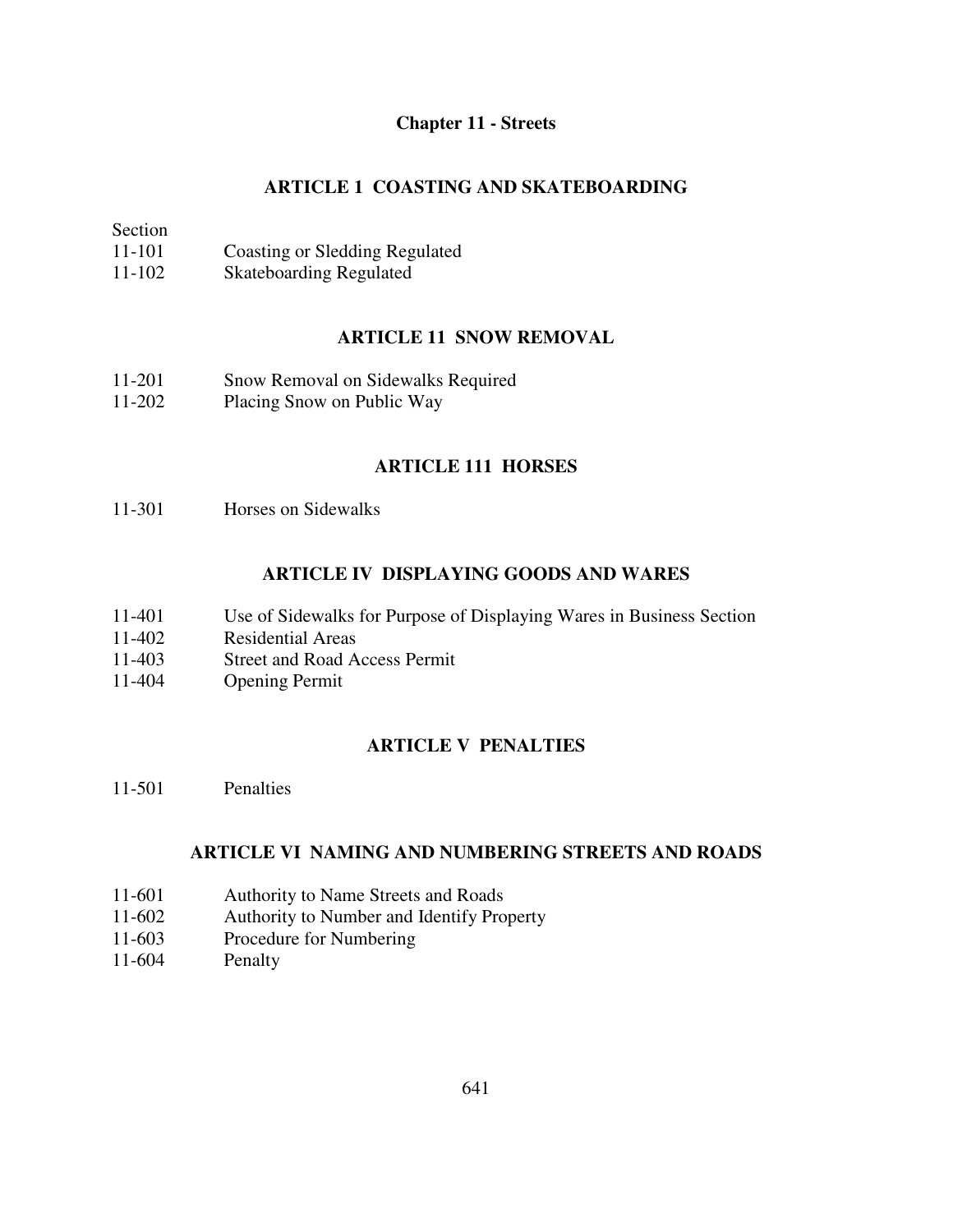#### **Chapter 11 - Streets**

## **ARTICLE I COASTING AND SKATEBOARDING**

#### **Sec. 11-101 Coasting or Sledding Regulated**

 Coasting or sledding with any sled or motor powered sled on any street, road, or way, or on any sidewalk, street, road or way in the City of Caribou is prohibited. The City Council may designate certain streets and hours for the purpose of sledding or coasting.

#### **Sec. 11-102 Skateboarding Regulated**

 No person shall ride a skateboard on the sidewalk or within any sidewalk area, or any pedestrian way within the C-1 Zone of the City of Caribou. Any person who violates this section, upon adjudication, shall be punished by a fine not to exceed \$10.00. The Chief of Police, when satisfied a person is in violation of this section, may impound the skateboard for a period not to exceed thirty (30) days.

### **ARTICLE 11 SNOW REMOVAL**

#### **Sec. 11-201 Snow Removal or Sidewalks Required**

 Within the urban compact zone of Caribou, the occupant of a property therein shall be responsible for the removal of all accumulation of snow, ice and debris from the sidewalk in front of the property. If the said property is vacant for one reason or another, the owner is still responsible to the removal of same.

His**torical Note:** Section 11-201 as amended by City Council March 23, 2015.

#### **Sec. 11-202 Placing Snow on Public Way**

 Except for in the business district, it shall be unlawful for a person to place snow or ice on a public way. "Public way" means any public way or sidewalk, private way laid out under authority of statute, way dedicated to public use, way upon which the public has a right of access or has access as invitees or licenses, or way under the control of park commissioners or a body having like powers.

**Historical Note:** Section 11-202 as amended by City Council March 23, 2015.

### **ARTICLE III HORSES**

### **Sec. 11-301 Horses on Sidewalks**

 No person shall ride on horseback, or dive or lead any horse or beast, by themselves, or attached to any vehicle of any kind or description, or cause them to be driven or led along upon any sidewalk in the City of Caribou, except at private driveways or over crossings.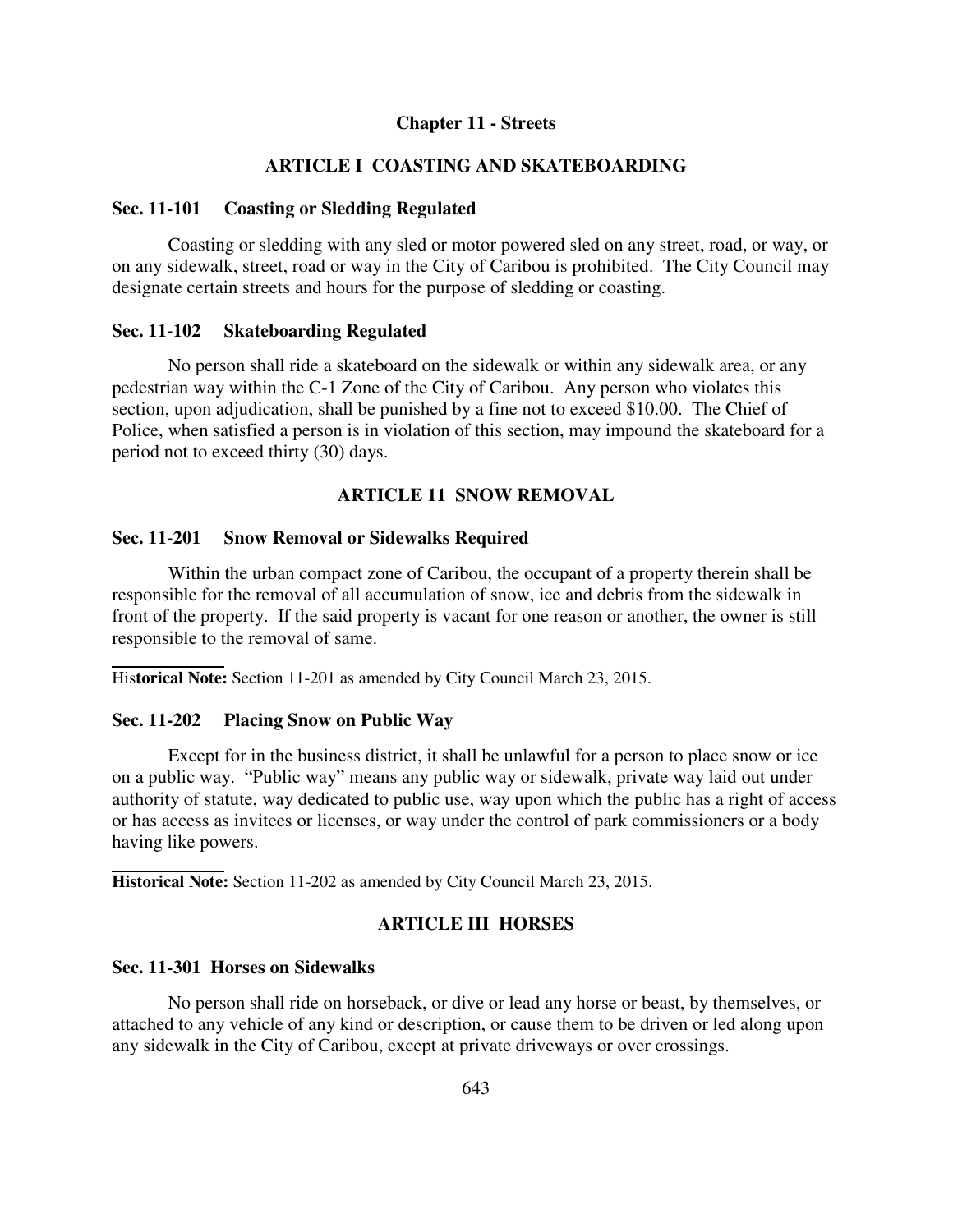### **ARTICLE IV DISPLAYING GOODS AND WARES**

#### **Sec. 11-401 Use of Sidewalks for Purpose of Displaying Wares in Business Section**

 The following rules shall govern the placing or displaying of goods, wares or articles on publicly owned sidewalks or streets in the business section of the City of Caribou.

1. Permission from Chief of Police. Permission must be obtained from the Caribou Chief of Police. Permission may be denied for repeated or flagrant violation of the rules below. Denials may be appealed to the City Council.

2. Six foot maximum. Goods, wares or articles shall not extend more than six feet into the sidewalk or street.

3. Four foot corridor. A space of at least four feet shall be kept free and clear of all such goods, wares or articles.

4. Area in front of business. Individual businesses shall only use that portion of any sidewalks or street that is directly in front of said business establishment. This shall not apply to community events such as an arts and crafts festival but the activities of such community events shall not obstruct the entrance or exit of any building.

5. Three day limit. The placing or displaying of goods, wares or articles on the sidewalk, or street of Caribou by any one individual or business shall be limited to no more than three days in any one calendar month.

### **Sec. 11-402 Residential Areas**

 The placing or displaying of goods, wares or articles on the sidewalks or streets in all residential areas in the City of Caribou is hereby prohibited. The placing or displaying of signs on public ways and utility poles is also prohibited.

#### **Sec. 11-403 Street and Road Access Permit**

 Whenever an additional access is desired to a city road or street, the requesting property owner shall obtain an Access permit from the Caribou Public Works Department. No new additional road or street connection shall be allowed without such a permit.

 The permit application shall state how proper roadside drainage will be maintained, whether through a driveway depression, a culvert, or through subsurface drainage system. If a culvert is deemed appropriate, the size of the culvert, both in diameter and in length, will be listed. The drainage system, including whether or not a culver is required and the size of the culvert, shall be subject to approval by the Public Works Director, or his designee.

 Whenever a property owner requests a new culvert that is approved by the city, the city shall install it. The property owner shall agree to pay the cost of the culvert and the cost of installation, including labor and equipment. Upon request, the City Public Works Department shall provide an advance estimate or cost of the culvert and its installation. Once the culvert is installed, the city shall be responsible for maintaining the culvert, including replacement.

 Failure to comply with this ordinance shall be subject to a penalty of \$50.00 for each offense.

 $\overline{a}$ 

**Cross Reference:** Similar provisions, Ch. 7, Art. X.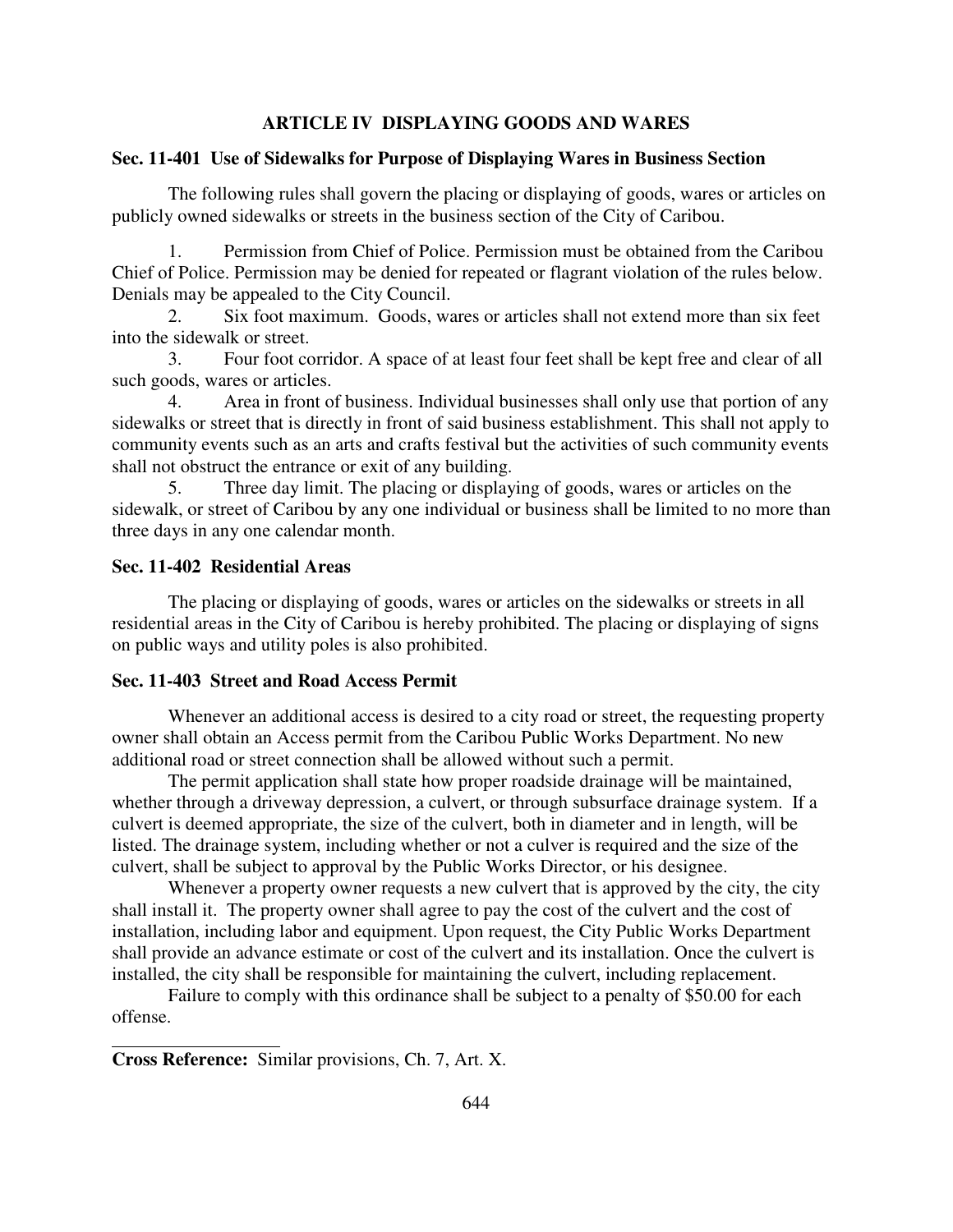### **Sec. 11-404 Opening Permit**

 Any person required to excavate or in any way interfere with the surface or sub-surface of any public way must, through a recognized qualified contractor, apply for an opening permit with the Director of Public Works. Permittees' are required to comply with written "Conditions" Applicable to Opening Permits on public Ways", as determined and updated periodically by the City Manager and Public Works Director, and provide evidence of Liability Insurance of not less than \$300,000. The "Opening Permit" must be retained by the permittee and posted at the work site for inspection by City Officials. Permittees' violating the terms of the ordinance will be subject to the cost of repairing the excavation plus 50%. Additional permits will not be granted if the applicant has other opening permits that remain open and out of compliance with the terms of the ordinance.

**Cross Reference:** Similar provisions, Ch. 7, Art. XI. **Historical Note:** Chapter 11, Article 404 was adopted May 27, 1997.

### **ARTICLE V PENALTIES**

### **Sec. 11-501 Penalties**

 $\overline{a}$ 

 $\overline{a}$ 

 Whoever violates any of the provisions of this Chapter shall be liable to a penalty not exceeding \$100 dollars for each offense. All references to an infraction herein shall be deemed a civil violation.

**Historical Note:** Chapter VIII, 1956 Code; amended June 4, 1980. **State Law Reference:** 17-A MRSA subsection 505.

### **ARTICLE VI NAMING AND NUMBERING STREETS AND ROADS**

#### **Sec. 11-601 Authority to Name Streets and Roads**

 The City Council may change or alter the name of any street or public place; and the council shall establish the names of all streets and public places hereafter laid out and accepted by the City Planning Board, within the city. There will be no duplication of Street/Road names to avoid confusion. The Street/Road will have one (1) name only and will have the same name throughout the entire length.

### **Sec. 11-602 Authority to Number and Identify Property**

 The City Tax Assessor shall forthwith determine the number which shall designate and identify and be affixed. The City Code Enforcement Officer shall enforce the name and numbering ordinance created by the City Council.